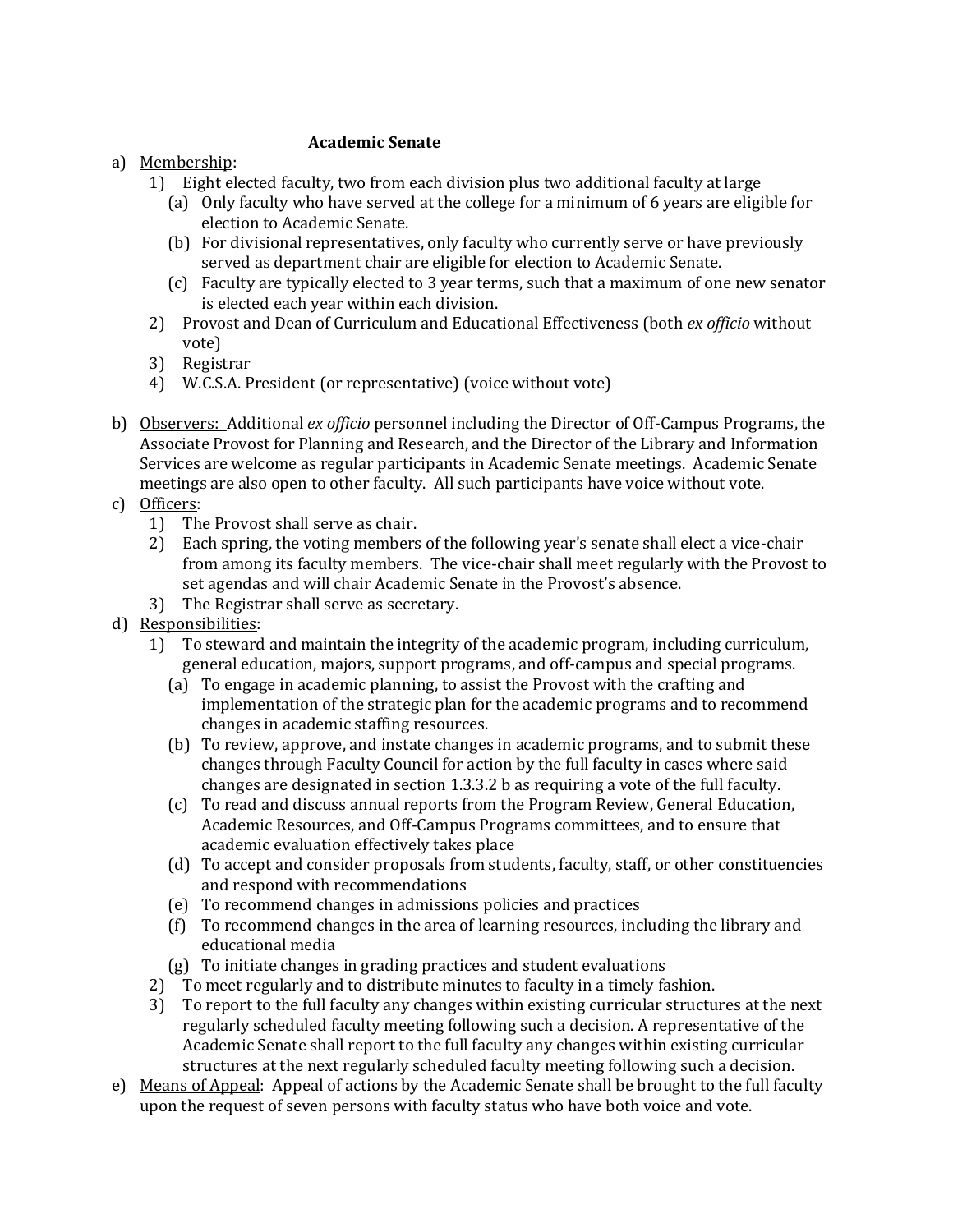f) Subcommittee Assignment: Senators, excluding the chair, are appointed annually to 1-year terms on the subcommittees of the Academic Senate (Review Committee and Academic Resources Committee; three senators each) and the Strategic Planning Committee (two senators). Appointments are made by the Provost in consultation with the Academic Senate Vice-Chair elect. These appointments will occur in the spring term following Academic Senate elections, with the aim of maximizing continuity on the committee, divisional representation, and fit of expertise and experience.

## **Academic Senate: Review Committee**

- a) Membership:
	- 4) Provost or representative
	- 5) Registrar
	- 6) Three senators, each appointed by the Provost and Academic Senate Vice Chair to renewable one year terms.
	- 7) One student appointed by W.C.S.A. (voice without vote) All Academic Senate members shall have voice without vote at every meeting.
- b) Officers:

The chair shall be elected annually by the members of the Review Committee and the Registrar shall serve as secretary.

- c) Responsibilities:
	- 1) Acts for the Academic Senate on student petition appeals, honors and alternative-major proposals.
	- 2) Acts upon minor curricular changes that do not involve, for example, the addition or deletion of a major, a change in units required for a major, or any change that signals a major shift in emphasis of the College.
	- 3) Appeals for action related to student petitions, honors, and alternative-major proposals shall be to the Provost; appeals for action to minor curricular changes shall be to the Academic Senate.

### **Academic Senate: Academic Resources Committee**

The Academic Resources Committee (ARC) is concerned with recommending and implementing resources suitable for faculty and student use in the classroom and in the library. Additionally, the ARC makes recommendations to the Academic Senate regarding policy on use of instructional resources.

- a) Membership:
	- 1) Provost or representative
	- 2) Director of Library & Information Services (*ex-officio*)
	- 3) Director of Information Technology (*ex-officio*)
	- 4) Three senators, each appointed annually by the Provost and Academic Senate chair to renewable 1 year terms.
	- 5) One additional full-time faculty member, selected by the Provost in consultation with Faculty Council, to serve a three-year term as committee chair
	- 6) One student appointed by W.C.S.A.
	- 7) On an ad hoc basis, such members of the library faculty or staff who may be required for a specific purpose, who will have voice without vote
		- All Academic Senate members shall have voice without vote at every meeting.

# b) Reports to:

- 1) In matters regarding policy that affect instruction, the ARC reports to the Academic Senate.
- 2) In matters regarding acquisition and implementation of technology, the ARC makes recommendations to the Director of Information Technology and reports to the Provost.
- c) Purposes: